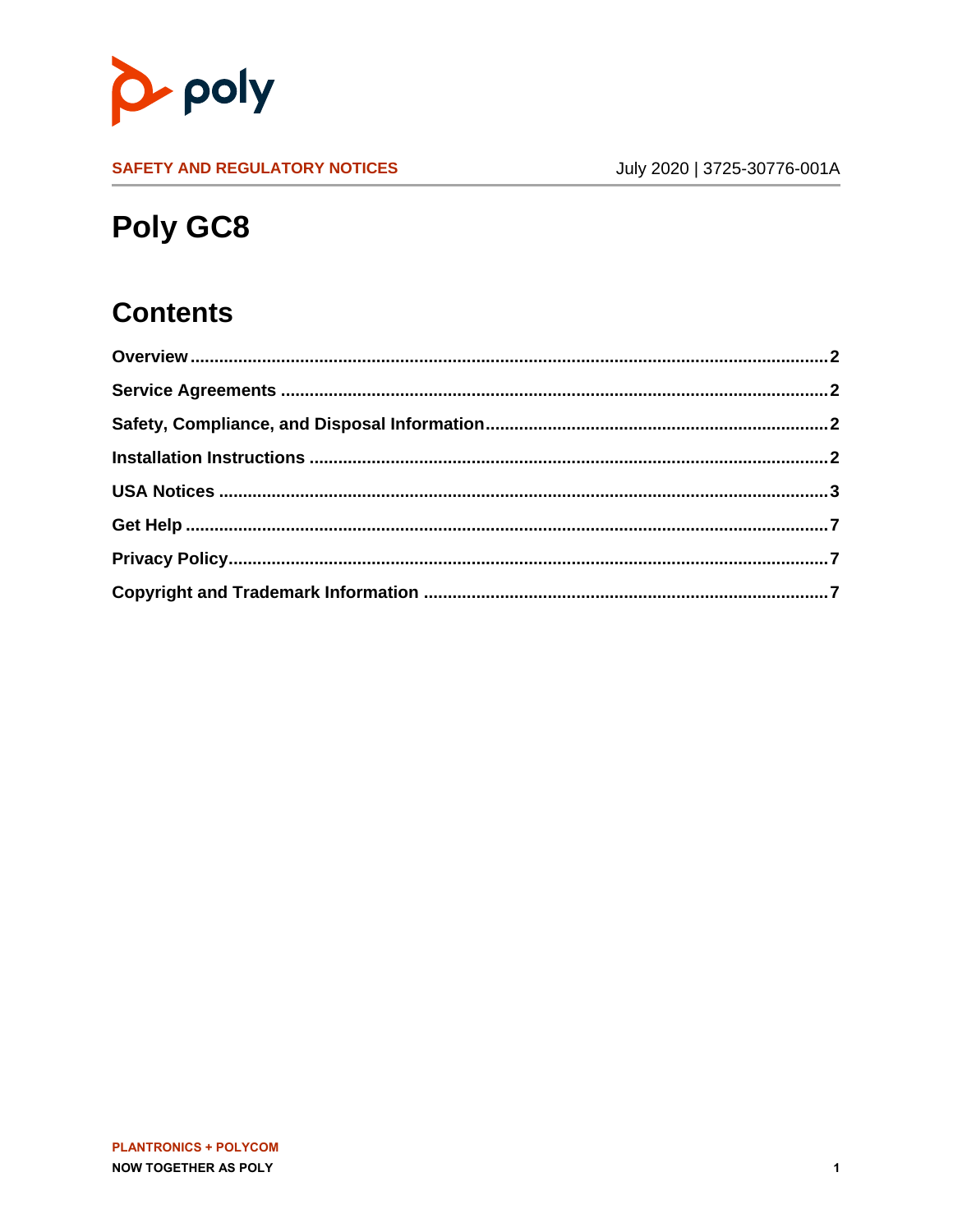## <span id="page-1-0"></span>**Overview**

This document covers Poly GC8 (Model: P024).

# <span id="page-1-1"></span>**Service Agreements**

Please contact your Poly Authorized Reseller for information about service agreements applicable to your product.

## <span id="page-1-2"></span>**Safety, Compliance, and Disposal Information**

- This equipment is intended for indoor use only.
- Always disconnect all system power cords before cleaning or servicing.
- In order to remove all power from this unit, disconnect all power supply mains cords.
- Do not spray liquids directly onto the system when cleaning. Always apply the liquid first to a staticfree cloth.
- Do not immerse the system in any liquids or place any liquids on it.
- Do not disassemble this system. To reduce the risk of shock and to maintain the warranty on the system, a qualified technician must perform service or repair work.
- There are no user serviceable parts inside this product.
- If the product is intended to be powered by an external power supply, then use only the type which is supplied with this product.
- This equipment is not intended to be operated by children.
- Do not use a power cord that is damaged. This could cause fire or electric shock. Contact the manufacturer for a replacement cord, if necessary.
- Only use a power cord which is appropriately rated and approved relevant to the country of use.
- When connecting to the mains supply, connect only to an earthed supply outlet which is installed near the equipment and is easily accessible.
- Keep ventilation openings free from any obstructions.
- The ambient operating temperature rating of this equipment is  $+32$  to  $104^{\circ}F$  (0 to  $+40^{\circ}C$ ) and should not be exceeded.

## <span id="page-1-3"></span>**Installation Instructions**

Installation must be performed in accordance with all relevant national wiring rules.

L'Installation doit être exécutée conformément à tous les règlements nationaux applicable au filage électrique.

When using Power over Ethernet (PoE), the equipment is to be connected only to PoE networks without connections to the outside plant.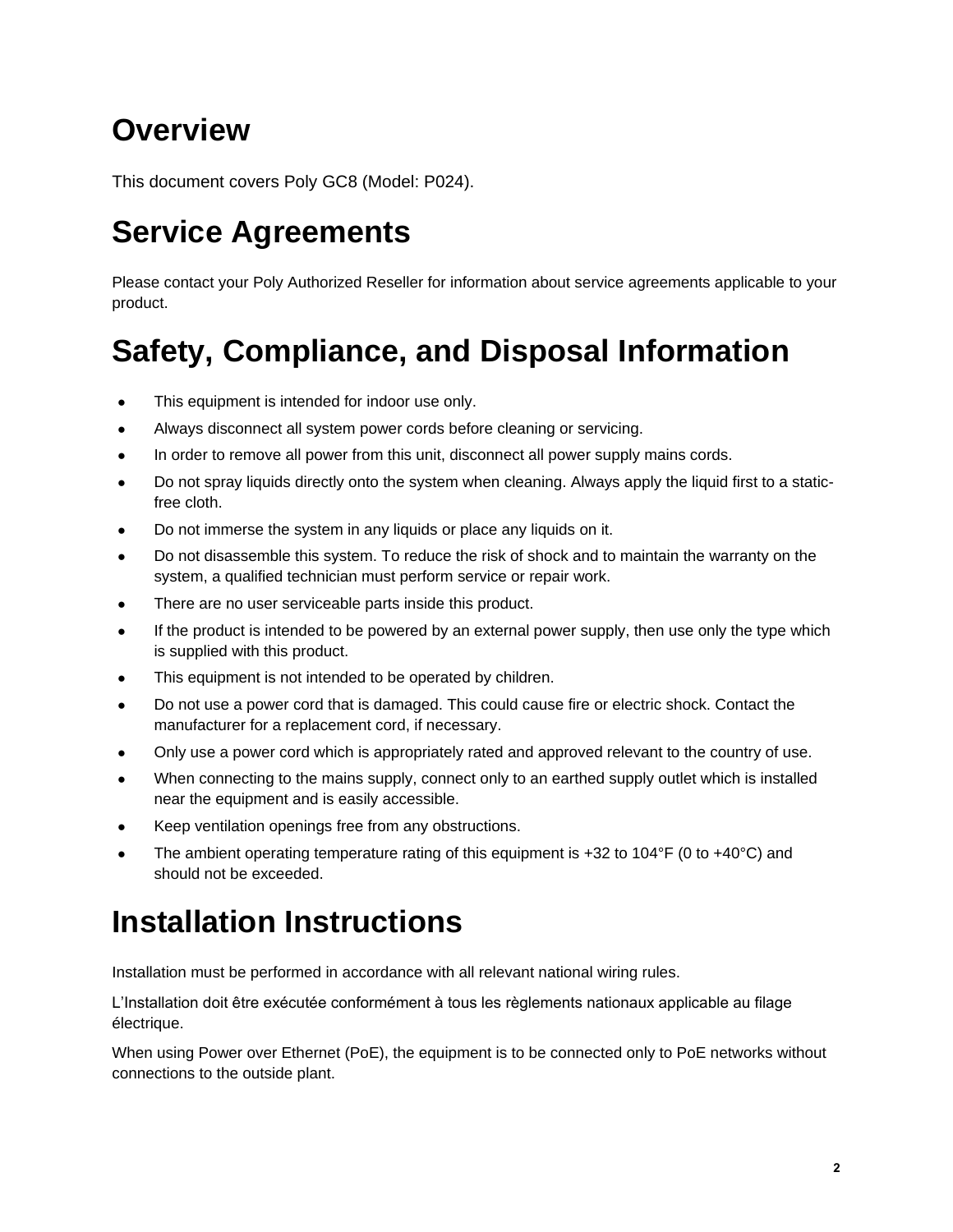Lorsque vous utilisez une alimentation électrique par cable ethernet (PoE - Power over Ethernet), l'équipement doit être connecté uniquement aux réseaux PoE sans connexions vers l'extérieur de l'usine.

In addition, all PoE sources must meet the Limited Power Source requirements of IEC 60950-1:2005 (2nd Edition); Am1:2009 or IEC 60950-1:2005 (2nd Edition); Am1:2009; Am2:2013; EN 62368:2014.

En outre, toutes les sources PoE doivent satisfaire aux exigences de source d'alimentation limitée de la IEC 60950-1:2005 (2ème édition); Am1:2009 ou IEC 60950-1:2005 (2ème édition); Am1:2009; Am2:2013; EN 62368:2014.

#### *Plug Acts as Disconnect Device*

The socket outlet to which this apparatus is connected must be installed near the equipment and must always be readily accessible.

La prise électrique à laquelle l'appareil est branché doit être installée près de l'équipement et doit toujours être facilement accessible.

### *Operating Ambient Temperature*

- Operating temperature: +32 to 104°F (0 to +40°C)
- Relative humidity: 15% to 80%, non-condensing
- Storage temperature: -40 to 158°F (-40 to +70°C)

## <span id="page-2-0"></span>**USA Notices**

### *Part 15 FCC Rules*

This device is compliant with Part 15 of the FCC Rules. Operation is subject to the following two conditions:

- This device may not cause harmful interference.
- This device must accept any interferences received, including interference that may cause undesired operation.

#### *Class A Digital Device or Peripheral*

This equipment has been tested and found to comply with the limits for a Class A digital device, pursuant to part 15 of the FCC Rules. These limits are designed to provide reasonable protection against harmful interference when the equipment is operated in a commercial environment. This equipment generates, uses, and can radiate radio frequency energy and, if not installed and used in accordance with the instruction manual, may cause harmful interference to radio communications. Operation of this equipment in a residential area is likely to cause harmful interference in which case the user will be required to correct the interference at his own expense.

#### **Responsible Party issuing FCC Supplier's Declaration of Conformity**

Polycom, Inc.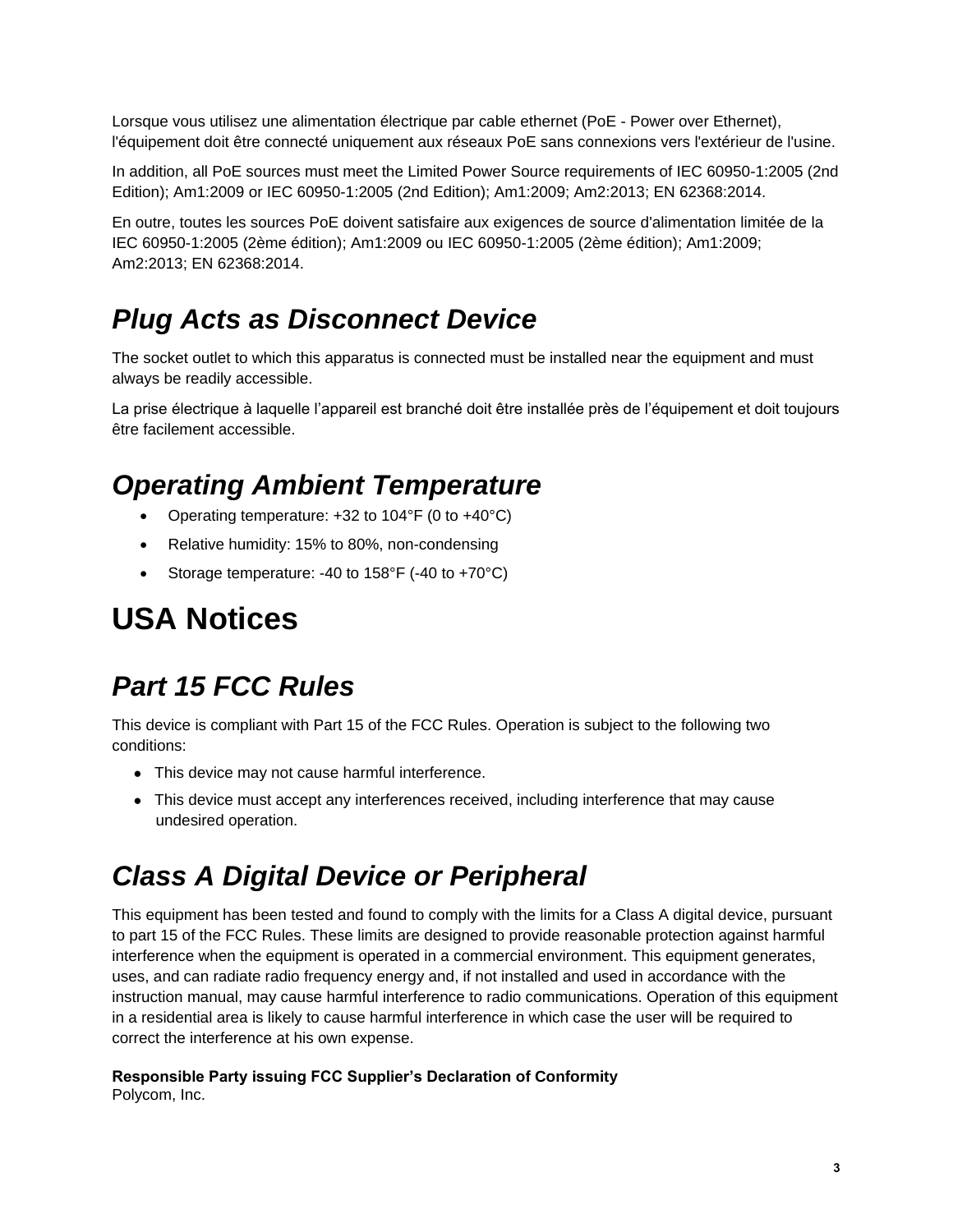6001 America Center Drive San Jose, CA 95002 USA

[TypeApproval@poly.com](mailto:TypeApproval@poly.com).

### *Modifications*

In accordance with Part 15 of the FCC Rules, the user is cautioned that any changes or modifications not expressly approved by Polycom, Inc. could void the user's authority to operate the equipment.

## *Industry Canada (IC)*

This Class [A] digital apparatus complies with Canadian ICES-003.

Cet appareil numérique de la classe [A] est conforme à la norme NMB-003 du Canada.

#### *CE Mark Declarations*

Poly GC8 (P024) is marked with the CE mark, as applicable. This mark indicates compliance with LVD and EMC Directives 2014/35/EC and 2014/30/EC, and RoHS Directive EU2015/863, as applicable. A full copy of the GC8 (P024) Declaration of Conformity can be obtained from Polycom (NL) BV., Scorpius 171, 2132 LR Hoofddorp, NL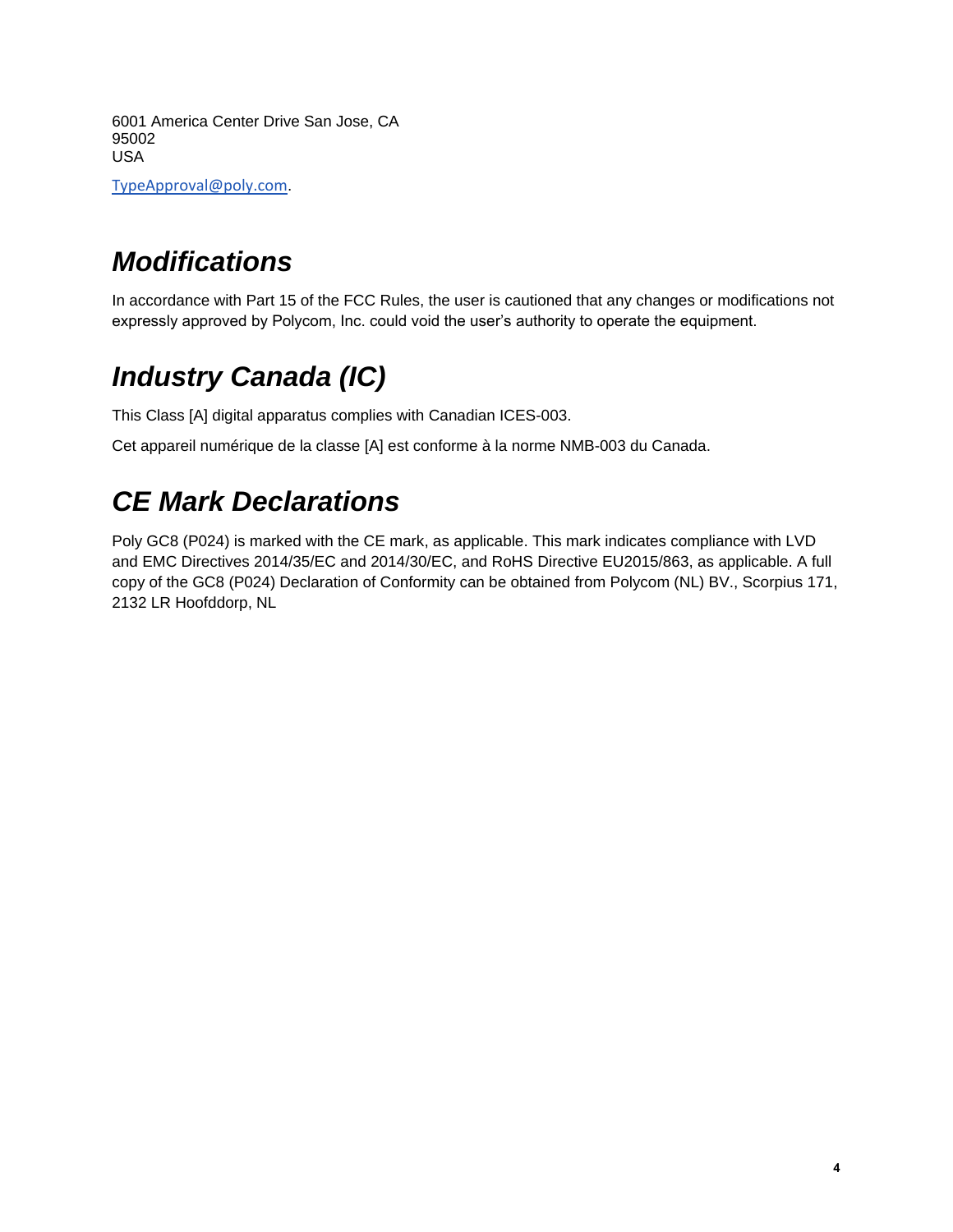#### **Japan**

#### *VCCI-A*

この装置は、クラスA機器です。この装置を住宅環境で使用すると雷波妨害 を引き起こすことがあります。この場合には使用者が適切な対策を講ずるよう 要求されることがあります。  $VCCI - A$ 

**This product cannot be connected directly to the telecommunications circuits (or public wireless LANs) of any telecommunication carriers (e.g., mobile communications carriers, fixed communications carriers, or internet providers). In the case of connecting this product to the Internet, be sure to connect it via a router.**

#### *External Power Supplies*

This product must only be used with an external power supply of the type and specification provided with it. Replacement external power supplies can be obtained from the supplier of your Poly equipment.

#### *PoE Products*

Products that are designed to be connected to a Power over Ethernet source must only be connected to a IEEE 802.3af compliant Power over Ethernet (PoE) power source or an IEC60950 limited power source.

The power plug-wall socket combination acts as a disconnection device and must be accessible at all times.

#### *Power Cables*

Only use the power cables that are supplied with this product; these are correctly rated for this product.

Installation of the equipment should be carried out by suitably trained people and must comply with the appropriate local and national electrical codes.

#### *Restriction of Hazardous Substances Directive (RoHS)*

Poly products are fully compliant with the requirements of the RoHS Directive (EU 2015/863).

For more information and details of the EU exemptions that are used for this product, please contact [TypeApproval@poly.com.](mailto:TypeApproval@poly.com)

#### *EU WEEE – End of Life products*

Poly encourages you to recycle your end-of-life Poly products in an environmentally considerate way. In accordance with the requirements of the European Waste Electronic and Electrical Equipment (WEEE) Directive 2012/19EU.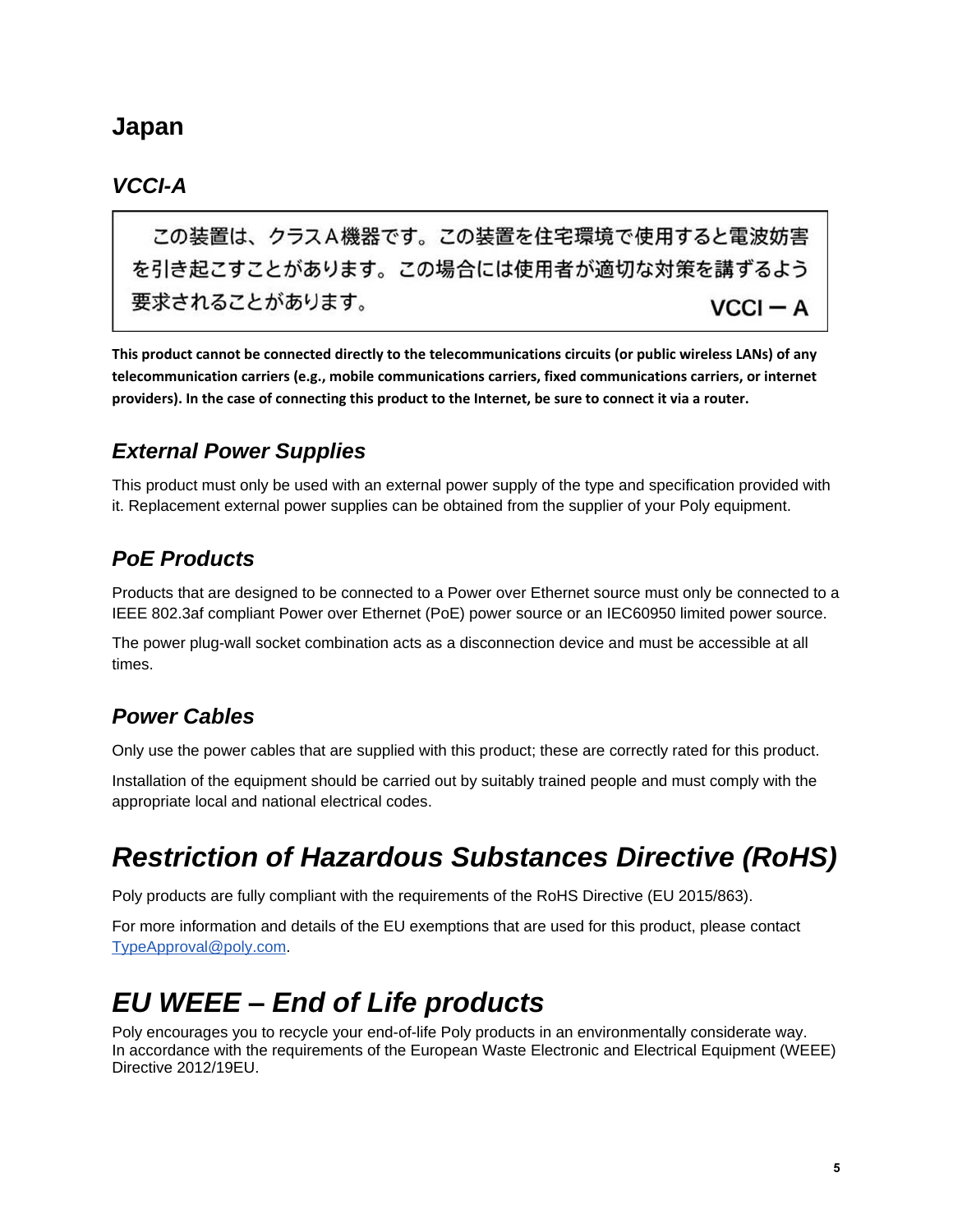

All Poly products are marked with the crossed wheelie bin symbol shown here. Products that carry this symbol should be not be disposed of in the household or general waste stream. Detail of the options open to you and the guidance on the requirements for the recycling and environmentally considerate disposal of your end of life Poly products can be found at [http://www.poly.com/WEEE.](http://www.polycom.com/WEEE)

### *Polycom Take Back*

In addition to any mandated take back requirement, Polycom offers free recycling of its branded products to business users. Detailed information is available at https://www.polycom.com/company/aboutus/recycle-program.html.